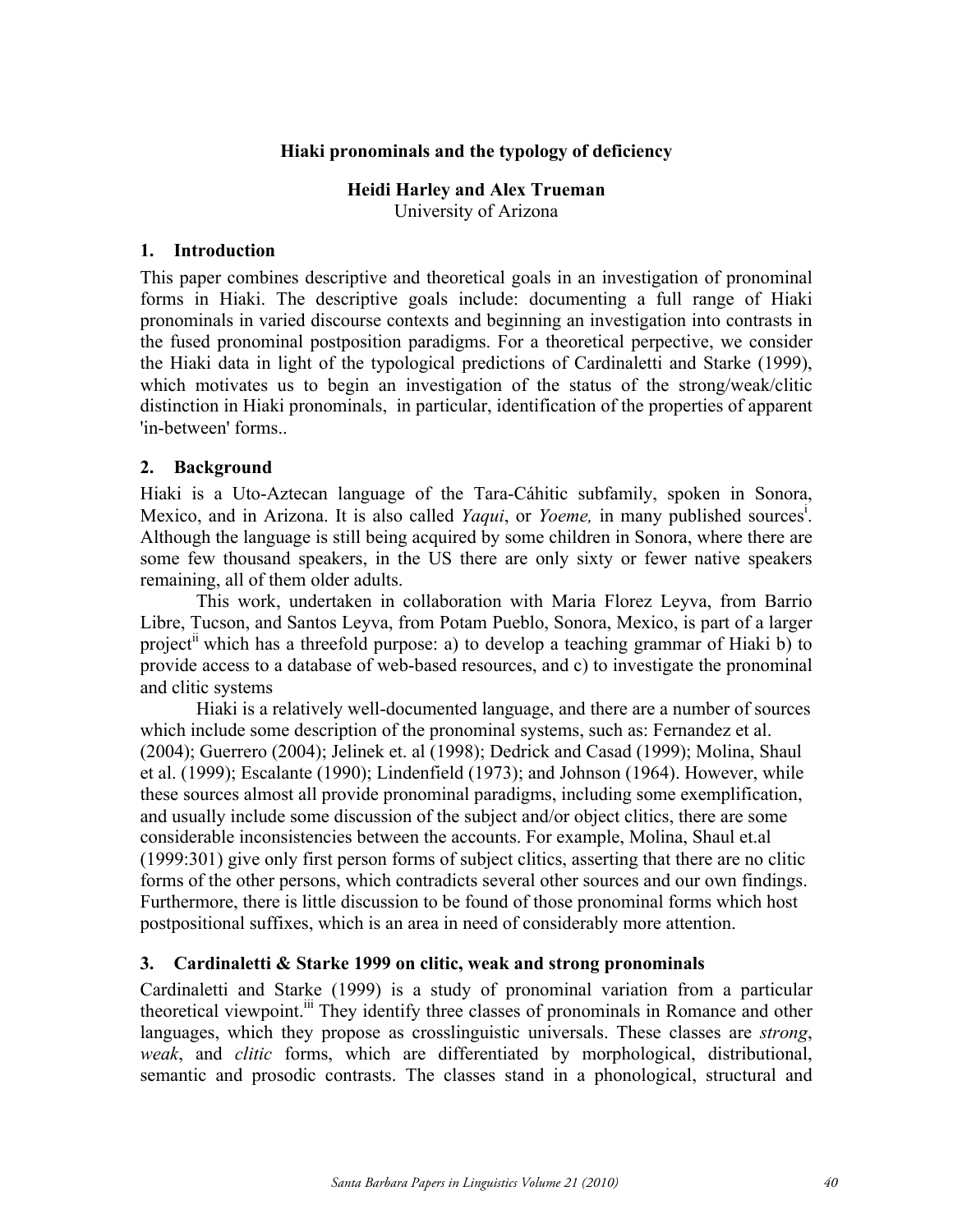featural subset relationship – each is systematically reduced with regard to the next. Strong pronouns are the most fully specified, and clitics the least.

The characteristics of *strong pronouns* as identified by C&S are the folowing: a) they are phonologically big and independent; b) third person strong pronouns can only have human (or animate) referents; c) they distribute like normal DPs, with no special syntactic licensing requirements – they can be coordinate, focused, dislocated, and occur independently, and d) they can appear without linguistic antecedents (for example, they can be established ostensively).

The two other pronoun types, which are both classed as 'deficient' with regard to the features of strong pronouns are *weak* and *clitic* forms, and the properties of these forms are derived from their structural deficiencies, which restrict their contexts of appearance.

*Weak pronouns* a) can be (but don't have to be) morphophonologically reduced with regard to strong pronouns; b) can allow nonhuman referents in the third person; and c) do not distribute like a normal DP – they cannot be coordinated, focused, or dislocated, they cannot occur independently, and they require a linguistic antecedent. They are not, however, positionally dependent as clitics are.

*Clitic pronouns*, like weak forms, a) are morphophonologically reduced with regard to less deficient pronouns; b) allow nonhuman referents; c) can't be coordinated, focused, dislocated, or occur independently, and require a linguistic antecedent. Additionally, d) they are positionally dependent, and can have 'special' syntactic requirements.

Table 1 below provides a summary of the relevant properties of the three classes of pronouns, according to Cardinaletti and Starke (1999), to which we may compare the results of our examination of Hiaki pronominal properties.

|                                         | <b>Strong</b> | Weak      | <b>Clitic</b> |
|-----------------------------------------|---------------|-----------|---------------|
| <b>C&amp;S Claim</b>                    |               |           |               |
| Morphophonologically reduced            |               | $-$ / $+$ |               |
| Can have inanimate referent             |               |           |               |
| Positionally dependent                  |               |           |               |
| Can be coordinated, focused, dislocated |               |           |               |
| Non-linguistic antecedents possible     |               |           |               |
| Stand alone                             |               |           |               |

Cardinaletti & Starke's account of this distribution of properties follows the Mirror Principle intuition that 'bigger' phonology reflects 'bigger' syntax (and conversely, that smaller phonology reflects smaller syntax). Thus, strong forms contain more functional projections, which allow more features to be checked. Deficient forms necessarily then have unchecked features, because they lack the DP-internal functional projections which would be able to check them, and this results in their dependent syntactic behaviour. Deficient forms must move to certain functional projections in their clause in order to check their unchecked features. Strong forms, in contrast, are headed by a 'nominal **C°**', which makes them independent extended projections, within which all uninterpretable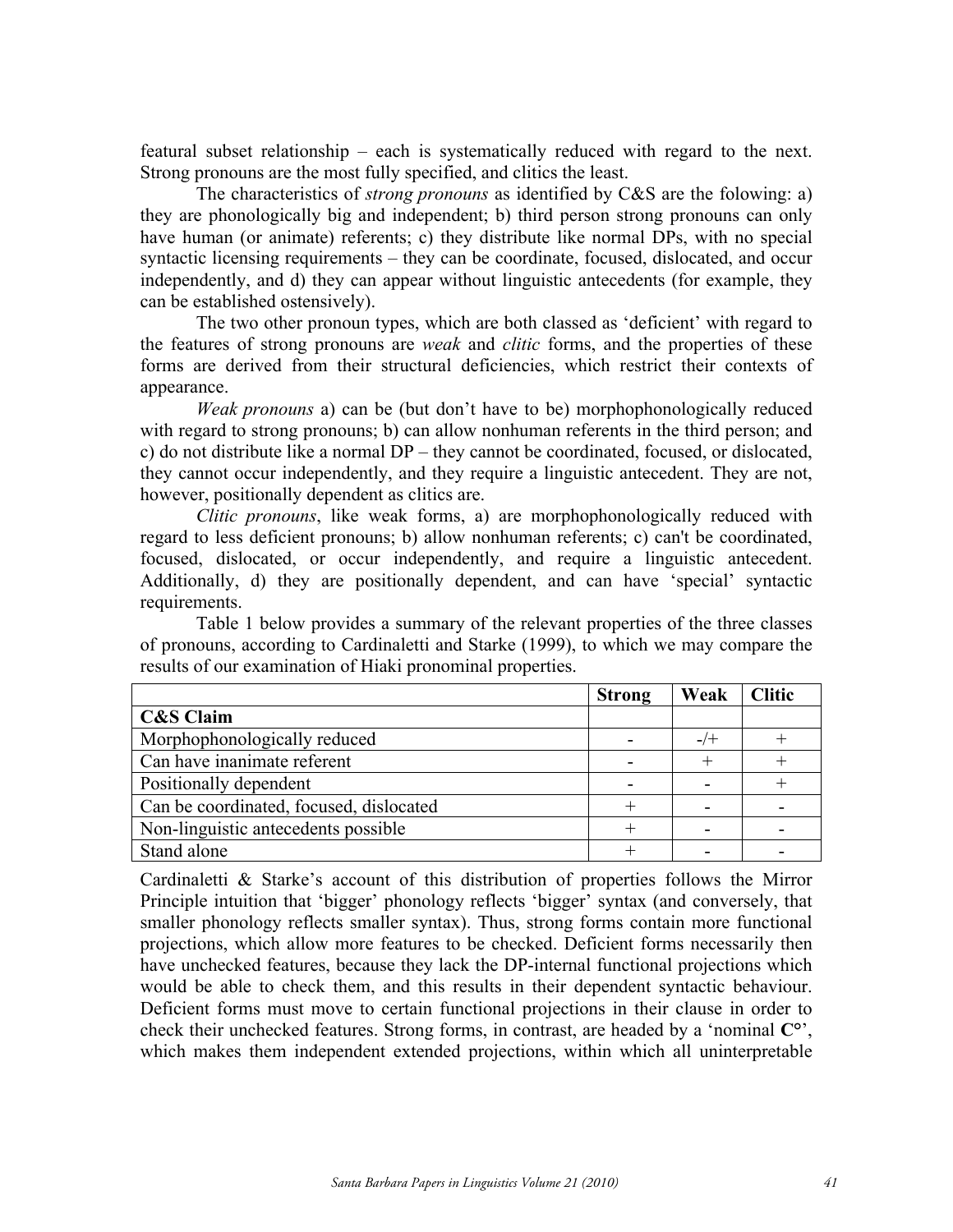features can be checked and valued; this C° can have a prepositional-looking realization, e.g. *a* in Spanish.

The lack of referential features, which in strong forms are introduced in higher functional projections like D°, mean that deficient forms must have a linguistic antecedent. Strong forms can occur without a linguistic antecedent, since they have a D° head with referential features, but require a predicative 'range' in order to refer (like a regular DP); this is provided by the human cognitive default [+human/animate] feature, which accounts for the inability of strong forms to have inanimate referents.

Cardinalletti and Starke assert that these three classes of pronoun types stand in a mutually exclusive 'blocking' relation that follows from one notion of Economy, according to which the syntax must use the least syntactic structure possible. Hence, deficient forms must appear wherever syntactically possible (i.e. when the form can get its features checked in the matrix clause). Strong forms should only be able to be used in contexts where feature-checking of deficient forms would be impossible (e.g. when the pronoun finds itself within islands such as coordination structures, focus structures, or when no linguistic antecedent is available etc.).

For our purposes, the strength of Cardinaletti  $\&$  Starke's proposal is that it provides a clear set of diagnostics for examination of the variation in Hiaki pronominal forms. It has led us to consider pronouns in a very broad range of syntactic and discourse contexts, which allows us to flesh out our knowledge of the Hiaki paradigms, discovering pronominal forms and uses which had not previously been documented. Our discoveries about Hiaki may then provide evidence either in support of, or opposition to, Cardinaletti and Starke's theoretical claims.

#### **4. Hiaki Pronominal Paradigms**

One of the most basic and uncontroversial of Cardinaletti & Starke's claims is that the more deficient the pronoun, the more morphophonologically reduced it is, frequently containing phonology which is a subset of that of the strong pronouns. The Hiaki nominative pronoun paradigm, shown in (1), illustrates that indeed, the subject clitic forms do generally appear to be fragments of their corresponding strong forms.

| Nominative    |         |            |
|---------------|---------|------------|
| <b>Strong</b> | Clitic  | Other      |
| inepo         | $=$ ne  | nee        |
| itepo         | $=te$   | ite (tee?) |
| empo          | $=ee$   |            |
| eme'e         | $=$ 'em |            |
| a'apo         | Ø       |            |
| vempo         | $=(i)m$ |            |
|               |         |            |

The nominative paradigm also has a third set of first person forms, which we have labeled here as 'other'. These also appear to be a morphological subset of the strong pronouns, and would seem to be candidates for Cardinaletti and Starke's 'weak' pronoun class. However, to remain theoretically neutral as to their classification for the moment, we shall refer to these forms as 'lesser nominatives'.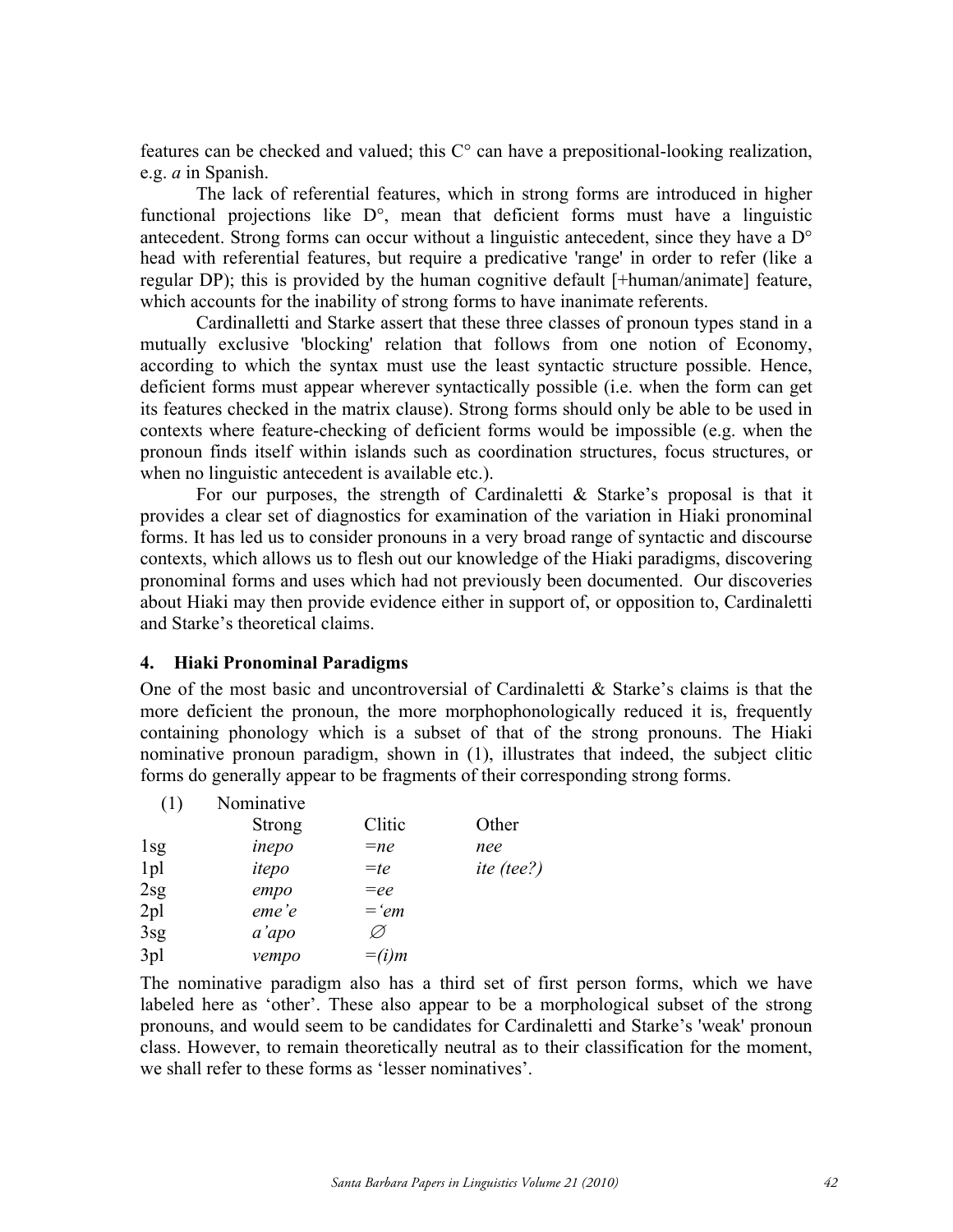| (2)             | Accusative    |        |        |
|-----------------|---------------|--------|--------|
|                 | <b>Strong</b> | Clitic | Other? |
| 1 <sub>sg</sub> | nee           |        |        |
| 1pl             | itom          |        |        |
| 2sg             | enchi         |        |        |
| 2pl             | enchim        |        |        |
| 3sg             | apo'ik        | $aa=$  |        |
| 3pl             | vempo'im      | $am =$ |        |
|                 |               |        |        |

The accusative paradigm shown in (2) is interestingly reduced, in that clitic forms appear only in the third person, and the third plural clitic form is not an obvious subset of its strong form counterpart. There are no 'lesser' forms here, in any person.

The paradigm in (3) shows the set of pronominal forms which occur as the complements of postpositions. Hiaki postpositions are affixal, so the forms in the first column always appear bound. They can appear freely with (almost) all postpositions. However, a subset of postpositions can also optionally affix to strong forms of third person pronouns, as indicated in the second column below.

| (3)             |          | Complement of affixal postposition |
|-----------------|----------|------------------------------------|
|                 | All Ps   | Some Ps                            |
| $1$ sg          | ne-      |                                    |
| 1pl             | ito-     |                                    |
| 2sg             | $e-$     |                                    |
| 2 <sub>pl</sub> | emo-     |                                    |
| 3sg             | $a(e)$ - | $apoik$ -                          |
| 3pl             | ame-     | vempoim-                           |
|                 |          |                                    |

# *4.1 Examining the forms: a nominal complementizer?*

One of the claims that Cardinaletti  $\&$  Starke make is that strong pronouns contain an extra projection often headed by a preposition-like element, which they term a "nominal complementizer". Their example is the Italian dative, where the strong form is literally composed of the weak pronoun (*loro*) plus the morpheme '*a*' – *a loro*.

The *–po* syllable, which is evident in most of the strong nominative pronouns in (1), is homophonous with a common postposition *–po*, meaning 'at/in/for'. An example of *–po* as a postposition can be seen in (4) . In addition, *po* is sometimes seen introducing irrealis complement clauses as an apparent complementizer in certain (postposed) clauses in (5):

| (4) Heidi Tucson-po                        | woi mamni | wasuktia <b>-po</b> ho'a-k |  |
|--------------------------------------------|-----------|----------------------------|--|
| Heidi T-at two five year-at live-prf       |           |                            |  |
| "Heidi has lived in Tucson for ten years." |           |                            |  |

(5) Jason aapoik Hose-ta aa mahta-ii'aa koowi-m aa sua-ne-'e**-po** vetchi'ivo Jason him.acc Jose-acc 3sg teach-want [pig-pl 3sg kill-irr-EV] $_{VP}$ -at for "Jason wants him to teach Jose to kill pigs"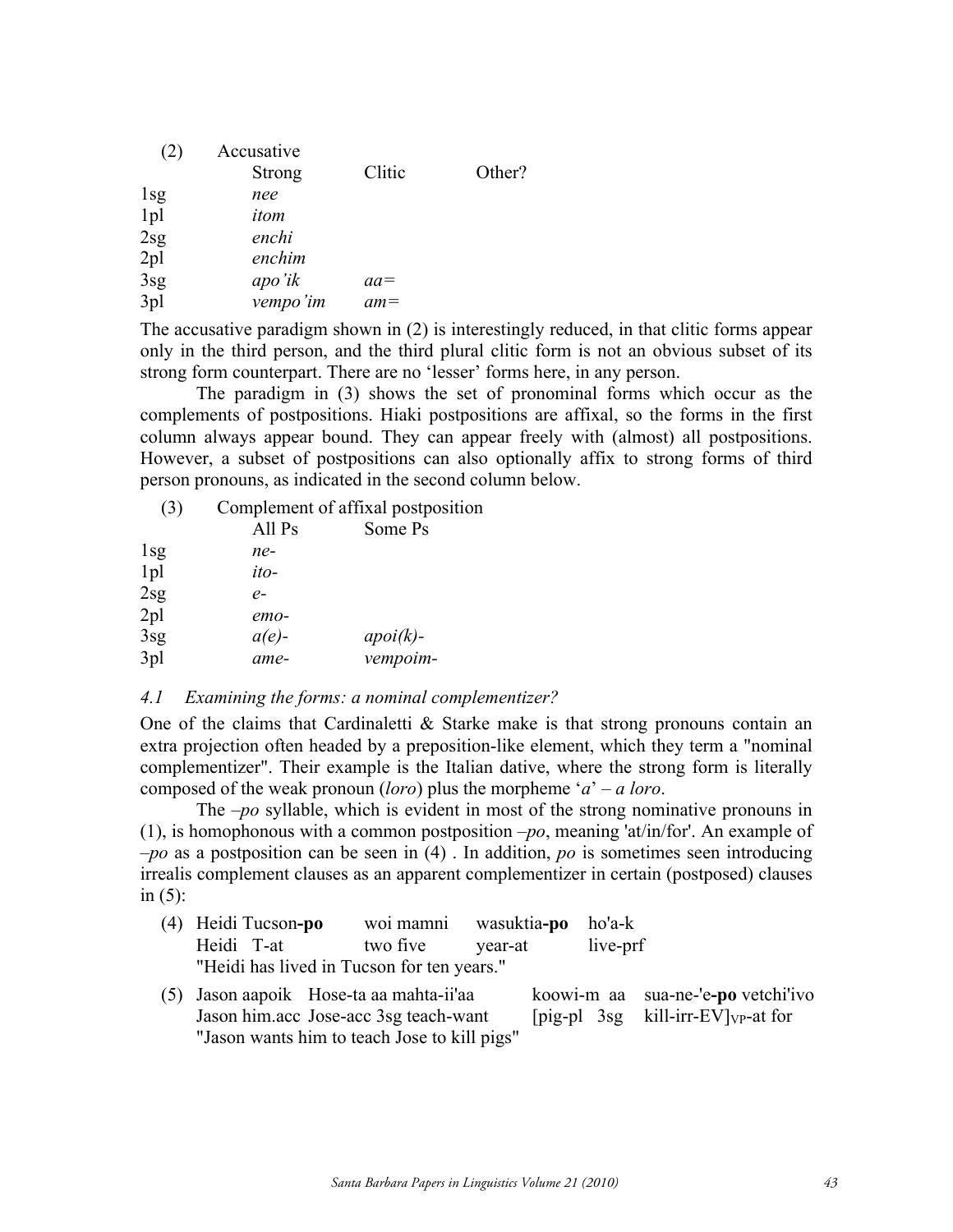# **5. Cardinaletti and Starke's claims: Nominative and Accusative paradigms**

Next we turn to an examination of Cardinaletti & Starke's claims as they pertain to the nominative and accusative paradigms. For each claim, we give examples and discuss whether the claim is borne out or not in Hiaki.

# *5.1 Reference to non-human antecedents*

C&S claim: Strong pronouns (including third person ones) cannot refer to nonhuman (or inanimate) entities; when referring to such entities, deficient forms must be used.<sup>iv</sup>

(6) *Nominative strong pronoun*

| a. | $Mesa-po = im$      |         | mane-k.           |
|----|---------------------|---------|-------------------|
|    | $table-on = 3plNOM$ |         | sit.container-PRF |
| b  | *Vempo              | mesa-po | mane-k            |

3plS table-on sit.container-prf "They were standing on the table." (bottles)

# (7) *Accusative strong pronoun*

| a. | Nee                      | mesa-po  | $aa =$             | mana-k.           |
|----|--------------------------|----------|--------------------|-------------------|
|    | 1 <sub>sg</sub> NOM      | table-on | $3$ sg $ACC=$      | put.container-PRF |
| b. | *Nee                     | mesa-po  | aapoik             | mana-k            |
|    | 1 <sub>sg</sub> NOM      | table-on | 3sg <sub>ACC</sub> | put.container-PRF |
|    | "I put it on the table." |          |                    |                   |

In both the nominative and accusative, we see evidence that clitic forms must be used with inanimate third person referents (6a, 7a), and that strong forms are ungrammatical in these contexts (6b, 7b), which is consistent with Cardinaletti & Starke's claim. It may be worth noting, however, that although their phrasing suggests that deficient forms must be used for any *nonhuman* referent, in Hiaki, the relevant distinction is simply animacy, not humanness.

# *5.2 Distribution: Strong pronouns like full DPs, deficient pronouns not*

# 5.2.1 Unmarked argument positions

C&S claim: Strong pronouns distribute like full DPs, but clitic pronouns appear in dependent positions. Weak pronouns are not expected to display positional dependency.

Hiaki has a basic unmarked constituent order of SOV, which is exemplified with full DPs in (8). As predicted, the strong pronouns behave like DPs and appear in the same SOV configuration (9).

- (8) Maria uka uusi-ta ania Maria the. ACC child-ACC help "Maria is helping the child."
- (9) Empo vempo'im ania 2sgNOM 3plACC help "You help them!"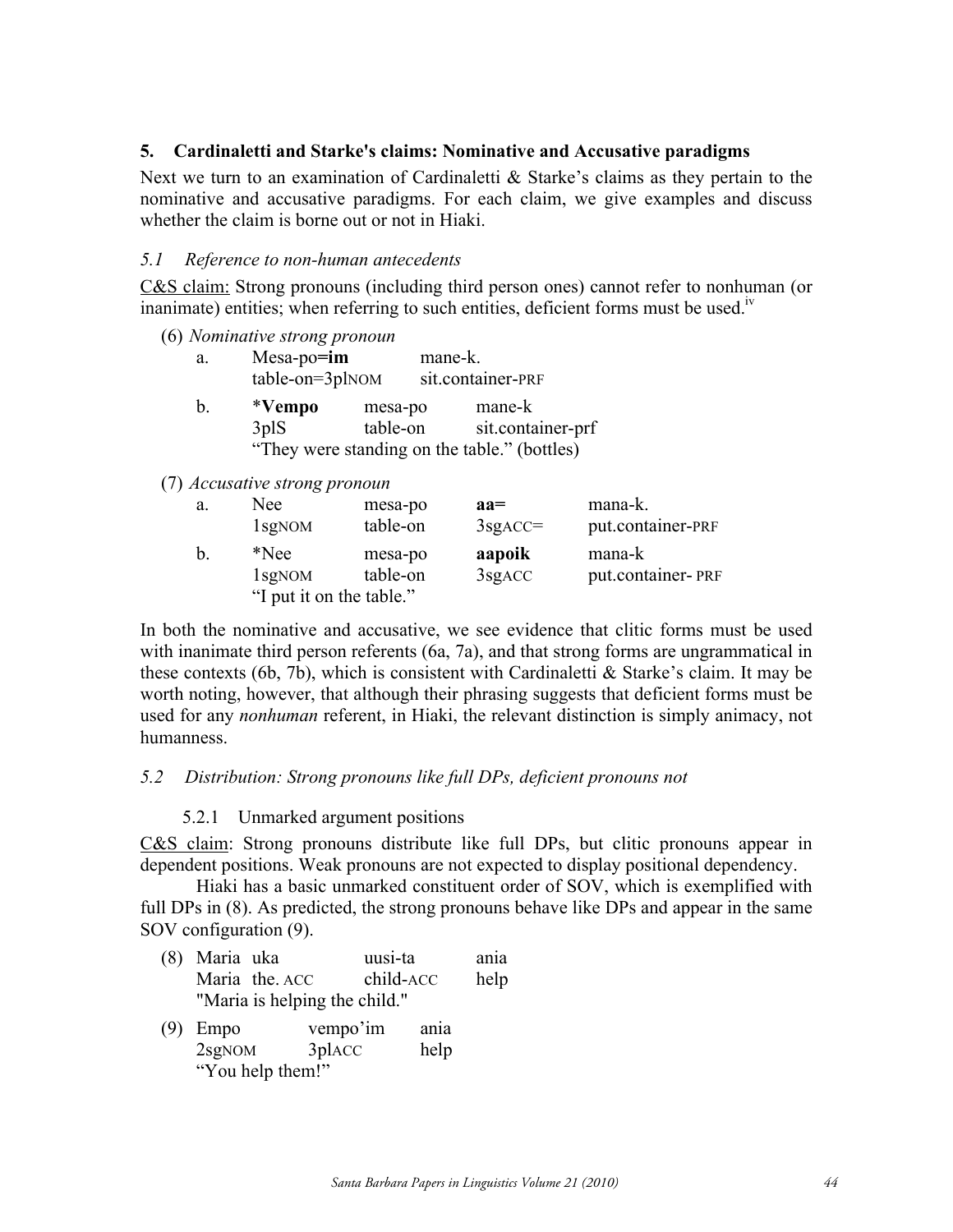Clitics, however, are positionally dependent (again, this is unsurprising, since this dependence is one of the key characteristics of clitichood under any definition). Subject clitics in Hiaki typically appear in  $2<sup>nd</sup>$  position, as shown in example (10) and (11), while the third person accusative clitics are procliticized to the verb (11).

- (10) Vempo'im**='e** ania 3sgACC=2plNOM help "You help them"
- (11) **Am=**ania='e 3plACC=help=2sgNOM "You help them"

Those forms which we are calling 'lesser nominatives' seem to behave like strong pronouns in this regard, occurring initially in an SOV configuration and displaying no obvious dependencies.

| $(12)$ Nee | Jason-ta                            | mango-ta  | miika-k  |
|------------|-------------------------------------|-----------|----------|
| $1$ sgNOM  | Jason-ACC                           | mango-ACC | gave-PRF |
|            | "I made Jason a gift of the mango." |           |          |

5.2.2 Coordination

C&S claim: Strong pronouns can be coordinated, deficient forms cannot.

Both strong and clitic Hiaki pronominals behave as Cardinaletti & Starke predict: strong pronouns are readily coordinated (13-14), whilst clitic forms in the same context may not be (15-16).

| (13) Strong nominative forms | Speaker A: Haisa empo tuka tekipanoa-k?<br>Q<br>"Did you work yesterday?"                                                                                                         | 2sgNOM yesterday work-PRF |     |                                  |         |
|------------------------------|-----------------------------------------------------------------------------------------------------------------------------------------------------------------------------------|---------------------------|-----|----------------------------------|---------|
|                              | Speaker B: Heewi, Karmen intok <b>inepo</b> ofisina-po<br>Yes, Carmen and 1sgNOM office-in together do-P.IMF<br>"Yes, Carmen and I were at the office together."                  |                           |     | nau                              | aane-n. |
| (14)                         | Strong accusative forms                                                                                                                                                           |                           |     |                                  |         |
|                              | Speaker A: Haisa Karmen tuka tekipanoa-k?<br>Carmen yesterday work-PRF<br>"Did Carmen work yesterday?"                                                                            |                           |     |                                  |         |
|                              | Speaker B: Heewi, ofisina-po=ne Peo-ta into k<br>Yes, office-at=1sgNOM Pete-ACC and<br>"Yes, I saw Pete and her at the office."                                                   |                           |     | apo'ik vicha-k<br>3sgACC see-PRF |         |
| (15)                         | Clitic nominative forms (Cf. dialog in (13))<br>*Heewi, Karmen into=ne<br>Yes, Carmen and=1sgNOM office-at together do-P.IMPF<br>"Yes, Carmen and I were at the office together." | ofisina-po                | nau | aane-n.                          |         |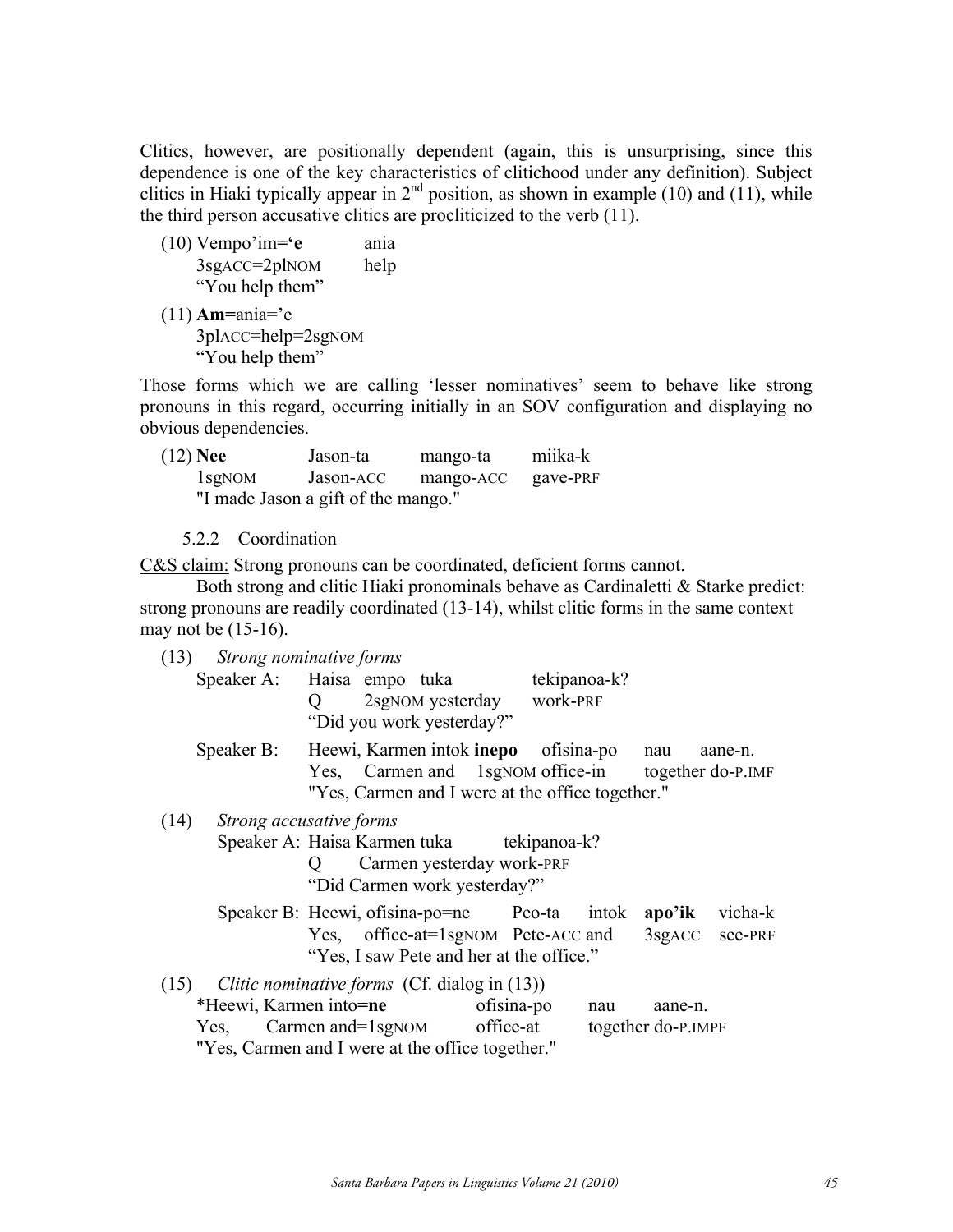(16) *Clitic accusative forms* (Cf. dialog in (14)) \*Heewi, ofisina-po=ne Peo-ta intok **aa=** vicha-k. Yes, office-in=1sgNOM Pete-ACC and 3sgACC=see-PRF "Yes, I saw Pete and her at the office."

The lesser nominative forms are also able to be coordinated, behaviour which is more like that of strong pronouns than deficient ones, providing a challenge for any attempt to fit these forms into Cardinaletti & Starke's 'weak' pronominal category.

(17) *Lesser nominative forms* Tuuka **nee** into Alejandra nau savu-tua-wa-k Yesterday 1sgNOM and Alexandra together soap-CAUS-PASS-PRF "Yesterday Alex and I got scolded" (Literally: "…were caused to have soap.")

5.2.3 Focusing/modification

C&S claim: Strong pronouns can be focused with focus particles like *only, even*, like full DPs*;* deficient pronouns cannot.

Again we see Cardinaletti & Starke's predictions borne out for strong forms, which can be focused (18-19) and for clitics, which cannot (20).

(18) *Nominative strong form*

**Inepo** huni'i aa=hu'uneiya 1sgNOM even 3sg=know "Even I know it."

(19) *Accusative strong form*

| Aapo               | vempo'im                          | huni'i oro | choki-ta | maka-k.  |
|--------------------|-----------------------------------|------------|----------|----------|
| 3sg <sub>NOM</sub> | 3placc                            | even gold  | star-ACC | give-PRF |
|                    | "She gave even them a gold star." |            |          |          |

(20) *Nominative clitic form*  \*Huni'i**=ne** aa= hu'uneiya Even=1sgNOM 3sgACC=know "Even I know it."

We have not yet attempted to elicit accusative clitic forms in this context. Again, however, the lesser nominative forms behave more like strong forms than deficient ones in being able to be focused in this way.

(21) *Lesser nominative forms*

| a. | <b>Nee</b>         | huni'i | aa=hu'uneiya |
|----|--------------------|--------|--------------|
|    | 1sg <sub>NOM</sub> | even   | 3sgACC=know  |
|    | "Even I know it."  |        |              |
| h. | Ite                | huni'i | aa=hu'uneiya |
|    |                    |        |              |
|    | 1pl <sub>NOM</sub> | even   | 3sgACC=know  |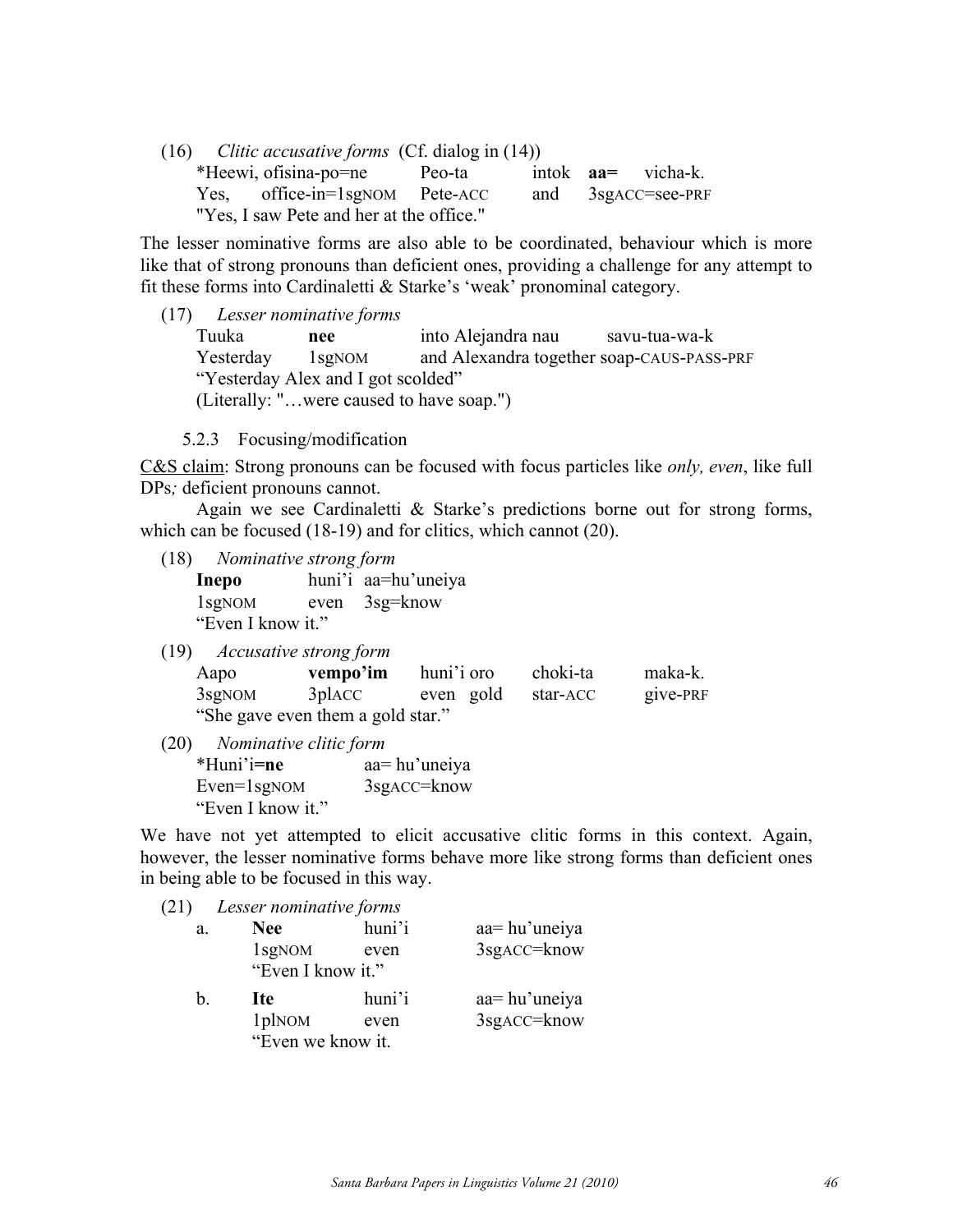### 5.2.4 Dislocation and Doubling

C&S claim: If full DPs can be dislocated in the language, so can strong pronouns; deficient pronouns cannot.

There is evidence in Hiaki that nominative pronouns can be doubled (data in (22- 23)from Guerrero (to appear)) – these might be considered examples of left-dislocation of a strong pronoun, which is then doubled by a coreferential second-position clitic:

- $(22)$  **Inepo** = ne kaa in haboli-ta apola-ik su'utoha- $\varnothing$ . 1sgNOM =1sgNOM NEG 1sgGEN grandfather-ACC alone-acc leave-PRES 'No, I cannot leave my grandfather alone.' (Buitimea 4: 63)
- (23) **Itepo** into= te kaa aman kate. 1plNOM and=1plNOM NEG there go.PL 'And for us, we don't go there.' (Hilario: 7)

We can say little more about this at the moment; we currently do not have data on whether lesser nominative forms can also be dislocated/doubled in this way.

Full DPs, both nominative and accusative, can also be right-dislocated when they are topical; accusative DPs are always doubled with a clitic pronominal in main clause.

(24) (From the middle of a narrative entitled *Bunny and Skinny Coyote*) Hiva **aa=** vaitatta'a tea uu Taavu uka Wo'i Wakila-ta always 3sg ACC =fool.RED QUOT the bunny the.ACC coyote skinny-ACC "Bunny kept fooling Skinny Coyote."

Again, we unfortunately have not yet collected data on whether strong pronouns can also be right-dislocated and doubled, although Cardinaletti & Starke's typology predicts that this should be possible.

# 5.2.5 Linguistic vs. ostensively identified antecedent

C&S claim: Deficient pronouns must refer to an antecedent established linguistically in the discourse, hence, they cannot be used ostensively or independently. In contrast, strong pronouns need not have a linguistic antecedent, and can be used ostensively.

(25) Speaker A: Havee veha huka lionok-ta nate-ne? Who then the.acc prayer-acc start-fut "Who will start the prayers?

Speaker B (pointing): Vempo.

3pl Them.

In a context such as answering a question, as in (26), a pronoun may be used without an explicit linguistic antecedent established in the discourse. In Hiaki, as we see in (26b), a strong pronoun is predictably acceptable in this context, and may be used as the sole answer, unsupported by further linguistic structure. Interestingly, the lesser nominative form is not acceptable standing alone as a sole answer to a question, but it *is* acceptable without a linguistic antecedent, so long as it is placed within a clausal context (26c).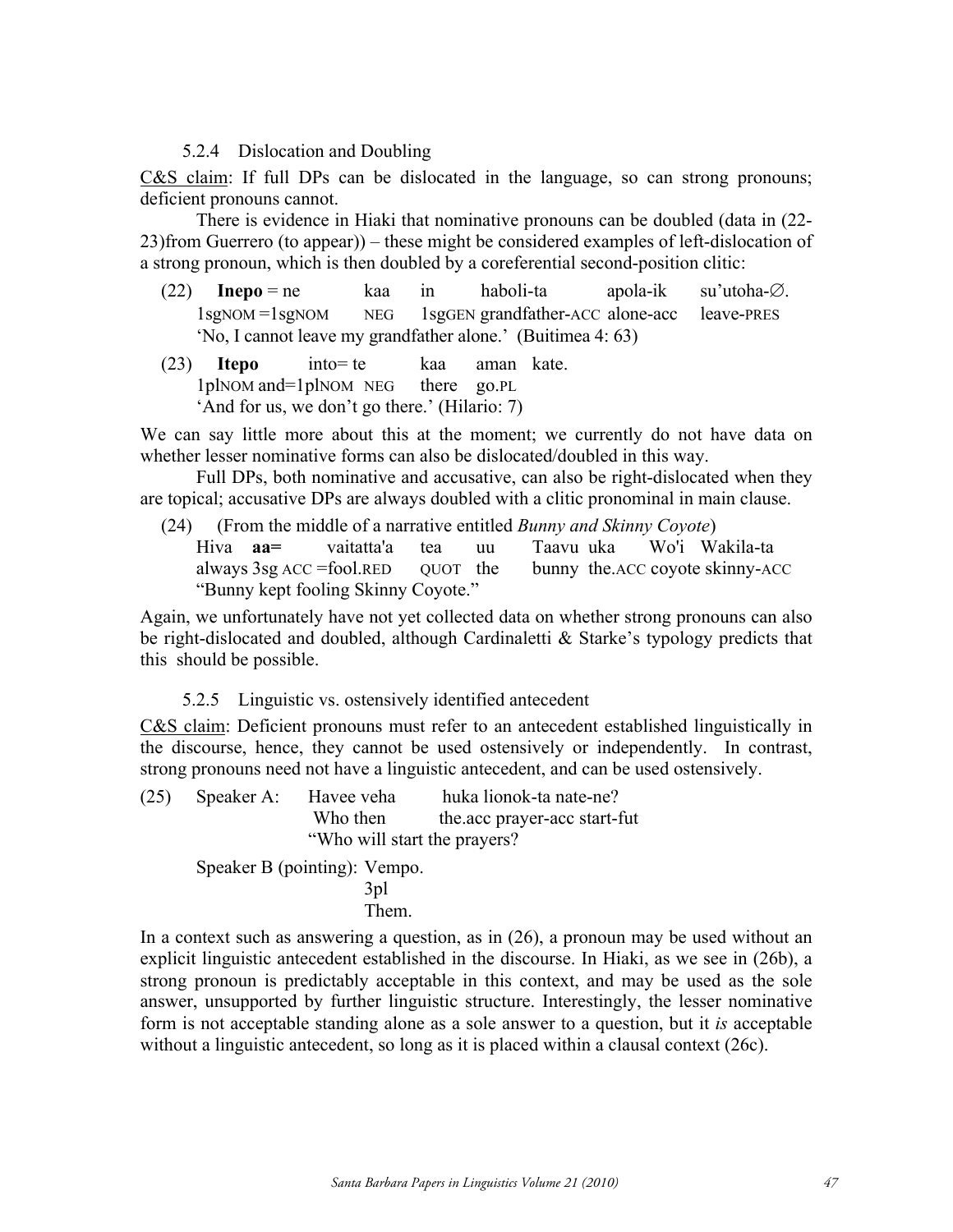| (26)<br>a.     | <i>(Context)</i><br>Speaker A:  |                                           | Havee-sa tahkaim nu'upa-vae?<br>Who-Q tortilla bring-INTEND<br>"Who is going to bring the tortillas?" |
|----------------|---------------------------------|-------------------------------------------|-------------------------------------------------------------------------------------------------------|
| $b_{\cdot}$    | Strong form<br>Speaker B:       | Inepo.                                    |                                                                                                       |
| $\mathbf{c}$ . | Lesser nominative<br>Speaker B: | *Nee.<br><b>Nee</b><br>1 <sub>sgNOM</sub> | nu'upa-vae.<br>bring-INTEND                                                                           |

### *5.3 Blocking*

C&S claim: Deficient pronouns should be used whenever possible; when it is possible to use a deficient form, the strong pronouns should be impossible/ill-formed.

Although many of Cardinaletti & Starke's predictions with respect to strong vs. clitic pronominals have been (more or less) borne out in the Hiaki data thus far, this particular claim is clearly not. Example (27) shows that an answer using either a clitic or a strong form is equally acceptable – there is no blocking effect present. The choice between clitic or strong form in this and similar constructions seems quite free; our consultants assert that the choice is driven by discourse/social context, with full forms feeling a little more 'formal' than reduced forms.

(27) a.*Context*

|                | Speaker A:       | Haisa Anabel intok Irene Lunehtuk tekipanoa-k?<br>Anabel and Irene Monday work-PRF<br>"Did Anabel and Irene work on Monday?" |
|----------------|------------------|------------------------------------------------------------------------------------------------------------------------------|
| $\mathbf{b}$ . | Speaker B:<br>or | E'e, Maatehtuk=im tekipanoa-k<br>No, Tuesday=3plNOM work-PRF<br>"No, they worked on Tuesday"                                 |
| $\mathbf{c}$ . | Speaker B:       | E'e, vempo Maatehtuk tekipanoa-k<br>No, 3plnom Tuesday work-PRF                                                              |

### **6. Pronouns with postpositions: Absence of strong/deficient contrast?**

Hiaki marks DPs with affixal postpositions ((4) reproduced here as (28)).

| (28) Heidi Tucson-po                       |                  | woi mamni wasuktia-po ho'a-k |          |
|--------------------------------------------|------------------|------------------------------|----------|
| Heidi T-at                                 | two five year-at |                              | live-prf |
| "Heidi has lived in Tucson for ten years." |                  |                              |          |

As mentioned above, there is a special set of bound pronominal forms which appear with these affixal postpositions. Some postpositions can additionally be suffixed to strong third person forms; others are categorically ungrammatical with strong forms.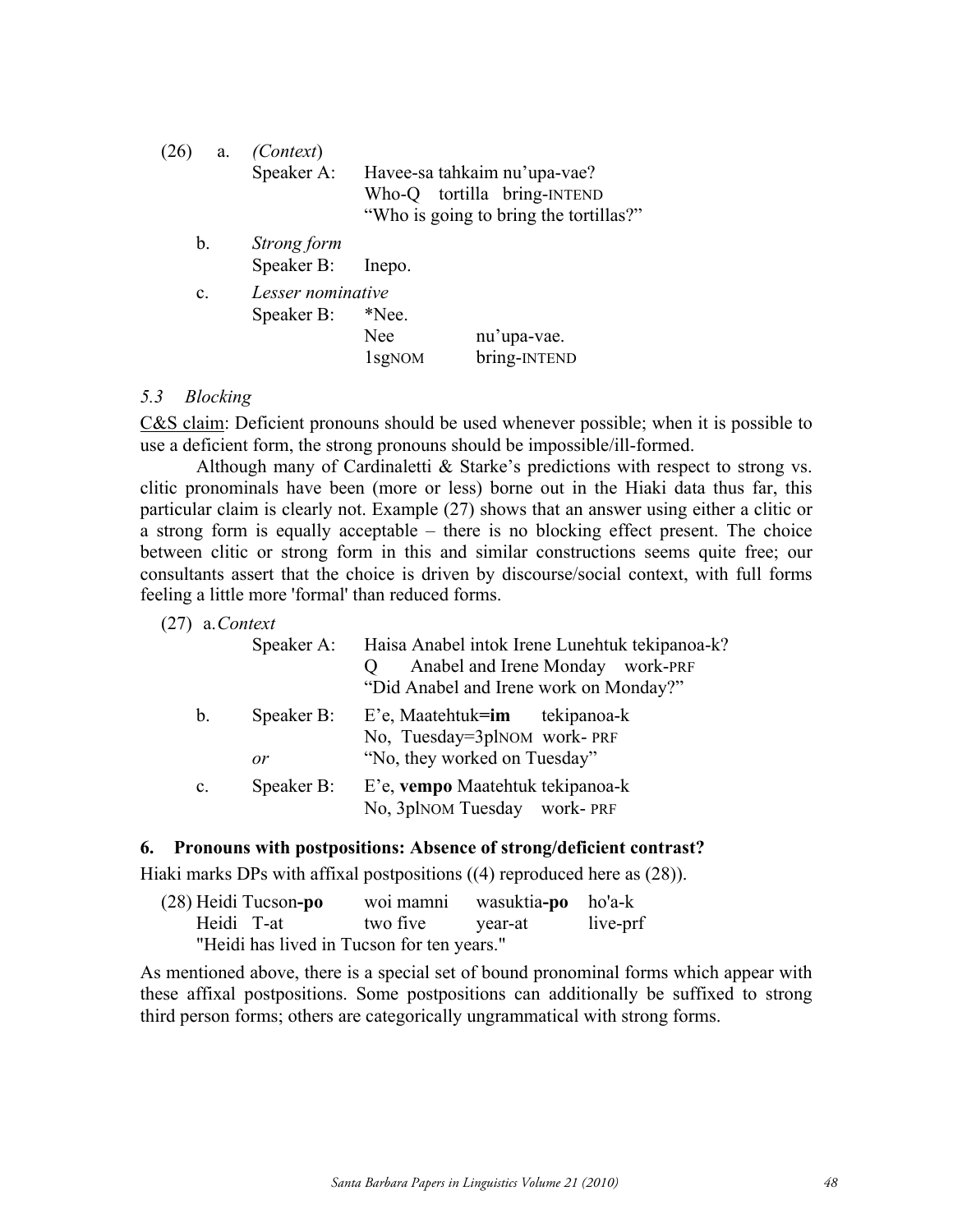| (29)            | All Ps   | Some Ps   | $(=(3)$ above) |
|-----------------|----------|-----------|----------------|
| 1sg             | ne-      |           |                |
| 1 <sub>pl</sub> | ito-     |           |                |
| 2sg             | $e-$     |           |                |
| 2 <sub>pl</sub> | $emo-$   |           |                |
| 3sg             | $a(e)$ - | $apoik$ - |                |
| 3pl             | ame-     | vempoim-  |                |

Therefore, with at least some postpositions we see a kind of strong/clitic contrast in the third person, and can test Cardinaletti & Starke's claims with regard to them.

### *6.1 Reference to non-human antecedents*

The bound third person pronominal complements of postpositions, like regular clitic pronominals, can have either animate or inanimate referents (30), (31), (32); however, strong forms can only have animate referents (31), (32), which mirrors the predicted patterns that we saw in the nominative/accusative paradigms.

| $(30)$ Abwe, oovva-m | ae-t mo-monto-wa                                     | hunakveha | bwah-ne  |
|----------------------|------------------------------------------------------|-----------|----------|
| well coal-PL         | 3sg - on RED-pile-PASS                               | then      | cook-FUT |
|                      | "Well, place the coals on it and then it will cook." |           |          |

| $(31)$ a. | Ame-naat<br>aa=mana<br>3pl-beside<br>3sg <sub>ACC</sub> -put                           |                           |
|-----------|----------------------------------------------------------------------------------------|---------------------------|
| b.        | *Vempoim-naat<br>aa=mana<br>3placc-beside<br>$3$ sg $ACC=put$<br>"Put it beside them." | (them=houses; it=ramada)  |
| $(32)$ a. | yehte-k<br>Ame-naat<br>sit-PRF<br>3pl-beside                                           |                           |
| b.        | Vempoim-naat<br>yehte-k.<br>3placc-beside<br>sit-PRF<br>"He sat beside them."          | $(them = certain people)$ |

#### *6.2 Positional dependence*

Only one pronominal+postposition form (so far) seems to exhibit any positional dependence. The form is *a-u*, '3sg-to', and its apparent dependence is variable. First, consider a non-dependent form like *a-mak*, '3sg-with'. Speaker B's possible responses in (33) show that *amak* exhibits no particular dependence on the verb, since positional adjuncts such as *aman* 'there' may intervene between the PP and the verb.

(33) Speaker A: Haisa empo tuka ofisina-po Mercedes-ta-mak eteho-k? Q 2sgNOM yesterday office-at Merceces-ACC-with speak-PRF "Did you talk with Mercedes at the office yesterday?"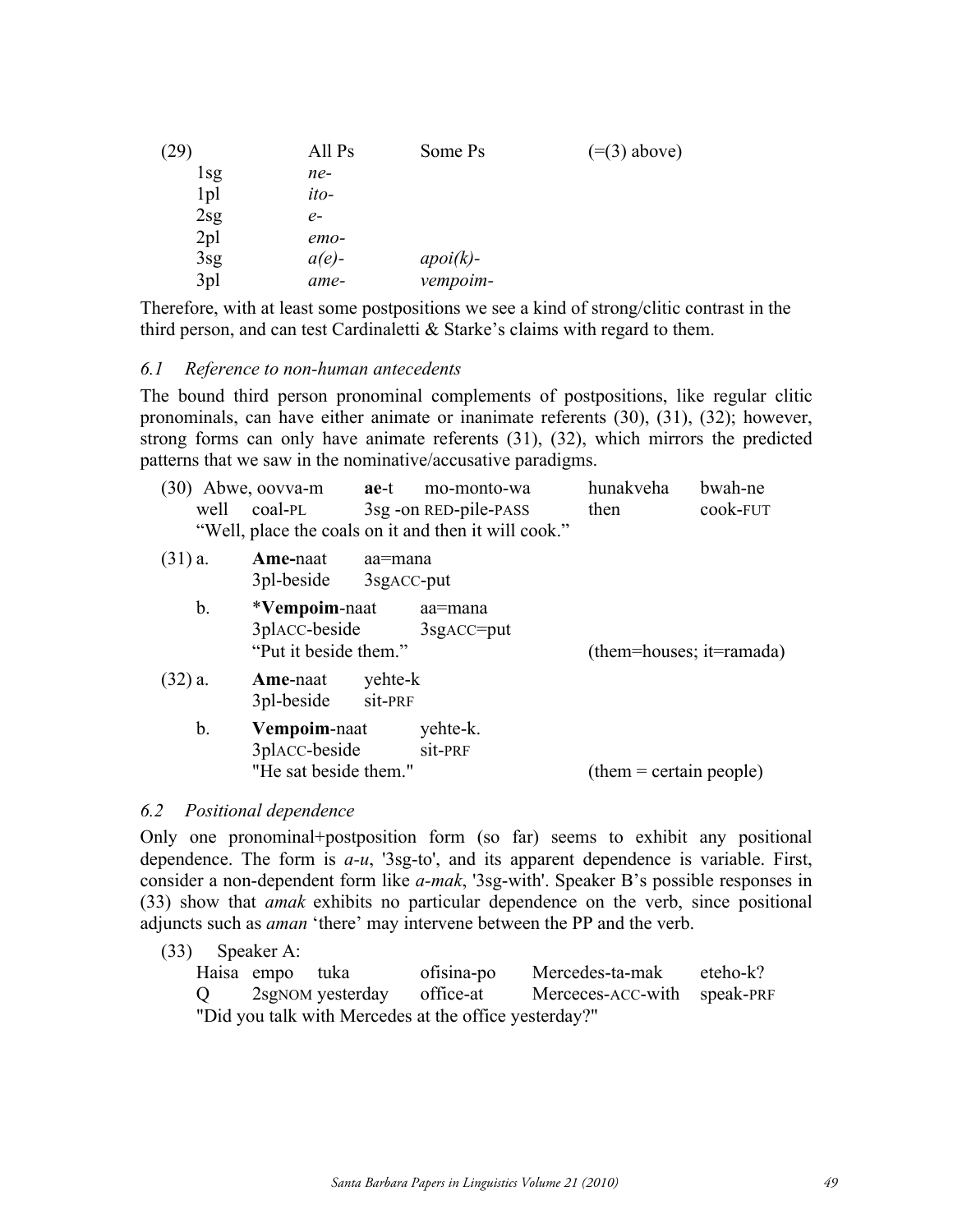Speaker B: Heewi, tuuka =ne aman **aa-mak** eteho-k. Yes, yesterday=1sgNOM there 3sg-with speak-PRF *or* Heewi, tuuka =ne **aa-mak** aman eteho-k. Yes, yesterday=1sgNOM 3sg-with there speak-PRF "Yes, I talked with her there yesterday."

In the same context, *a-u* '3sg-to', is positionally restricted – *aman* may not intervene between the PP and the verb.

(34) a. Speaker A:

Haisa empo tuka ofisina-po Mercedes-ta-u nooka-k? Q 2sgNOM yesterday office-at Merceces-ACC-u talk-PRF "Did you talk to Mercedes at the office yesterday?"

b. Speaker B: Heewi, tuuka =ne aman **a-u** nooka-k. Yes, yesterday=1sgNOM there 3sg-to talk-PRF c. *but not:* \*Heewi, tuuka =ne **a-u** aman nooka-k. Yes, yesterday=1sgNOM 3sg-to there talk-PRF "Yes, I talked with her there yesterday."

In author Harley's experience, *a-u* acts like a preverbal clitic, similar to accusative third person clitics. However, we have recently elicited some data which proves that this is not always the case. In (34) we see a direct object DP intervening between *a-u* and the verb.

|            | $(35)$ Au not always positionally dependent! |                    |          |
|------------|----------------------------------------------|--------------------|----------|
| Tuuka = ne |                                              | <b>a-u</b> aapa-ta | toha-k   |
|            | Yesterday=1sgNOM 3sg-to harp-ACC             |                    | take-PRF |
|            | "I took him the harp yesterday"              |                    |          |

# *6.3 Coordination*

In general, all pronominal+postposition forms can be coordinated, although the postposition must be repeated in the other conjunct, suggesting that these are coordinated PPs, rather than coordinated pronouns. Even when it is available, the strong/clitic distinction is irrelevant in this context.

| $(36)$ Nee |                             |                           | Jose-ta-mak into apoi-mak    | eteho-k   |
|------------|-----------------------------|---------------------------|------------------------------|-----------|
|            | 1sgNOM                      |                           | Joe-ACC-with and 3sgACC-with | speak-PRF |
|            | or:                         |                           |                              |           |
|            | <b>Nee</b>                  | Jose-ta-mak into a a-mak  |                              | eteho-k.  |
|            | $1$ sgNOM                   | Joe-ACC-with and 3sg-with |                              | speak-PRF |
|            | "I spoke with Joe and her." |                           |                              |           |

Once again, only *a-u* exhibits failure to coordinate, and again, only variably; in the same contexts where it must appear preverbally, as in (34c) above, it cannot be coordinated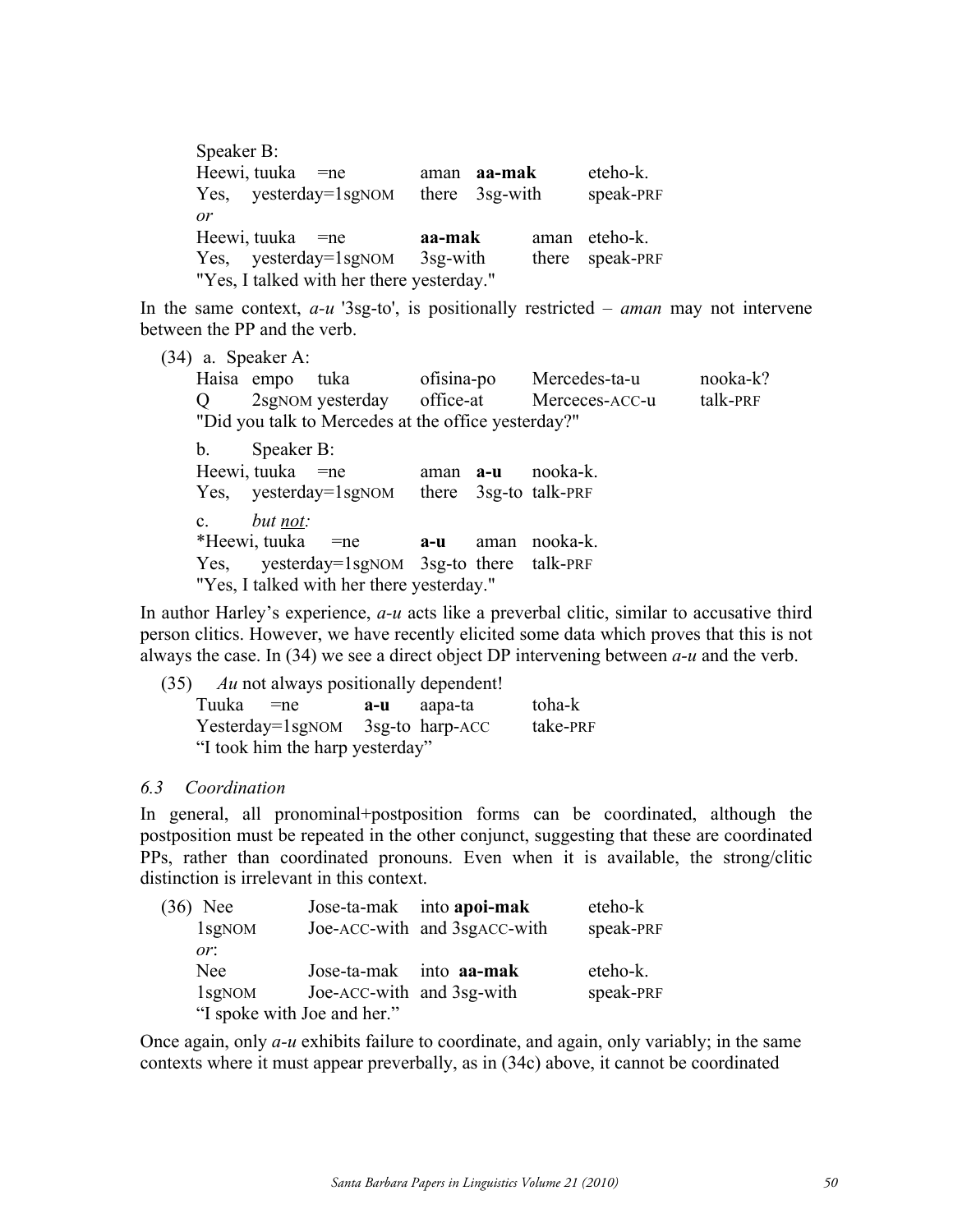(36). When placed in the context in which it did not need to appear preverbally, in (35) above, however, *a-u* can indeed be coordinated (37):

(37) Nee Jose-ta-u into **apoik-u** eteho-k 1sgNOM Joe-ACC-to and 3sgACC-to speak-PRF *but not*: \*Nee Jose-ta-u into **a-u** eteho-k 1sgNOM Joe-ACC-to and 3sg-to speak-PRF "I spoke to Joe and him/her."

(38) *But!*

Tuuka =ne Jose-ta-u into a-u aapa-ta toha-k Yesterday=1sgNOM Jose-ACC-to and 3sg-to harp-ACC take-PRF "I took Joe and him the harp yesterday"

# *6.4 Focusing*

Pronominal+postposition forms can be focused with focus particles, regardless of whether there is a strong/clitc contrast:

|                      | $(39)$ (Nee chea |                           | kia vato'i) taa <b>ne-mak</b> |                                                              | huni'i eteho-k. |
|----------------------|------------------|---------------------------|-------------------------------|--------------------------------------------------------------|-----------------|
|                      |                  | 1sg <sub>NOM</sub> really |                               | just person but 1sg-with even speak-PRF.                     |                 |
|                      |                  |                           |                               | ("I'm just an ordinary person) but (he) spoke with even me!" |                 |
| $\sim$ $\sim$ $\sim$ |                  |                           |                               |                                                              |                 |

| $(40)$ taa aapo |                              | vempoime-u ket |      | noite-k   |
|-----------------|------------------------------|----------------|------|-----------|
|                 | $$ but $3sgNOM$              | 3placc-to      | also | visit-PRF |
| taa aapo        |                              | ame-u          | ket  | noite-k   |
|                 | $$ but $3sgNOM$              | $3$ pl-to      | also | visit-PRF |
|                 | "but she also visited them." |                |      |           |

# *6.5 Doubling*

Extraposed postpositional DPs are doubled by a pronominal+postposition form in the preverbal field, which parallels the behaviour seen with accusative DPs, which must also be doubled by clitics (see example (24) above).

(41) *(From a narrative:)*

| Hunakveha                          | inien           | $A-II$ | hia | uu Wo'i Wakila                                                              | Tavu-ta-wi   |
|------------------------------------|-----------------|--------|-----|-----------------------------------------------------------------------------|--------------|
| then                               | this way 3sg-to |        | sav | the Coyote Skinny                                                           | Bunny-ACC-to |
| "Then Skinny Coyote said to Bunny" |                 |        |     |                                                                             |              |
|                                    |                 |        |     | $(1.4.9)$ There he even by the him this way. Chinese Coverts to Democrative |              |

(Lit: "Then he spoke to him this way, Skinny Coyote to Bunny:")

However, we have yet to test whether pronominal+postposition forms, either strong or clitic, can themselves dislocate, right or left

# *6.6 Preliminary Pronominal+Postposition speculations, puzzles*

Thus far, with respect to most tests, the pronominal  $+$  postposition complex behaves like a strong form. Where there is a contrast between bound pronominals and full pronominals with a postposition, the only test which distinguishes them is the animate referent test.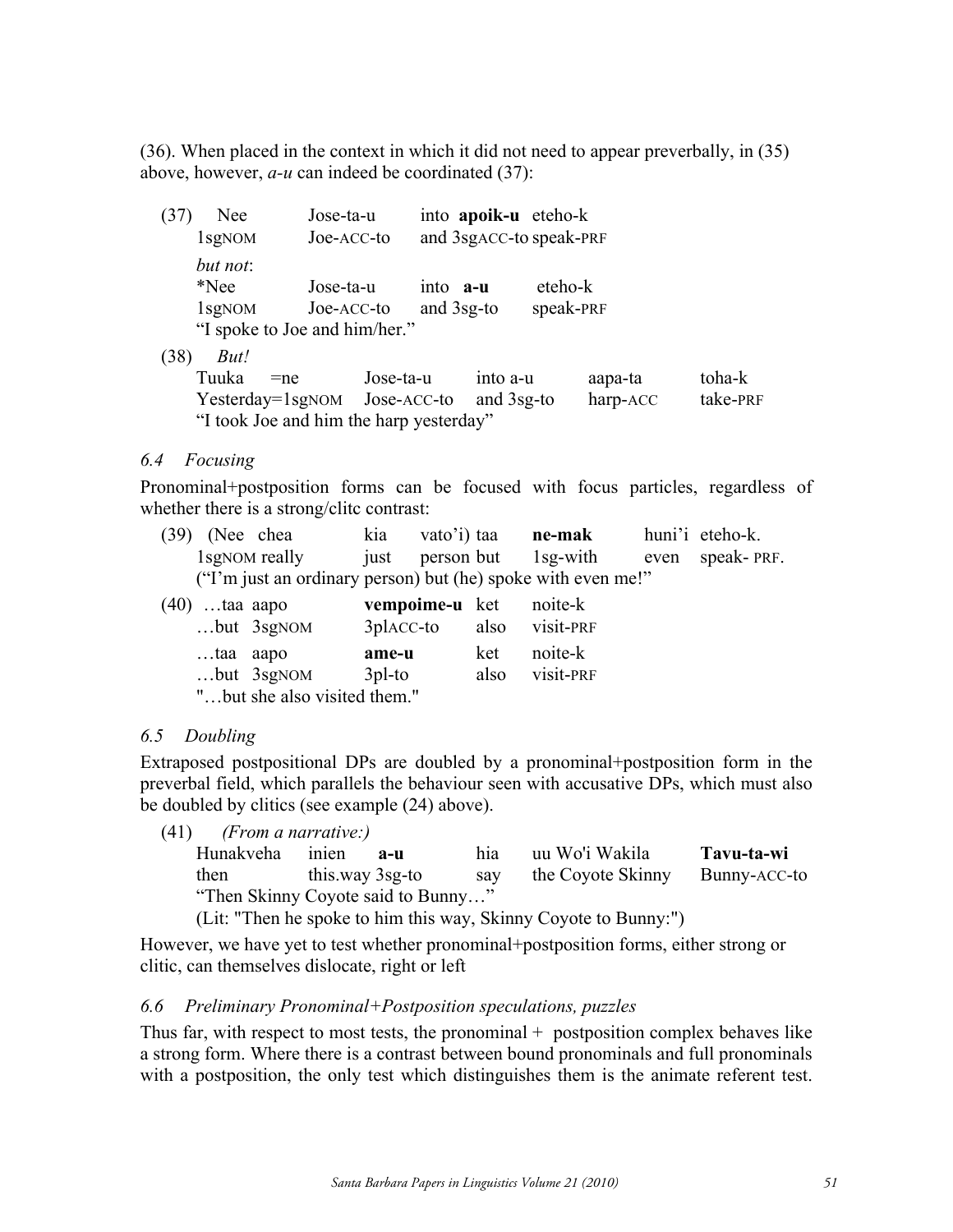The only apparently clitic-like Pron+P form is *a-u* '3sg-to', though its behavior is puzzlingly inconsistent.

There are a number of puzzles remaining to be tested for Pron+P combinations:

- a. Can pronominal+postposition combinations alone serve as the answer to a question, ie, are they permissible with no linguistic antecedent?
- b. Can first and second person weak or strong forms have a postposition attached? (Forms ending in *–po*: no. Weak forms?)
- c. Is *a-u* a clitic, or independent word? Or are there homophonous forms?
- d. Can other postpositional phrases (besides those with –u/-wi) be doubled?
- e. Can strong pronouns with postpostions be extraposed (and doubled)?

Additional interesting questions arise pertaining to the case-marking of complements to postpositions. The postposition *–po* affixes to full DPs in their nominative (bare) form. Others, such as *–t, -u,* and *-mak* variably take full DPs in the accusative form (marked with the suffix *-ta*, see (40) above, e.g.). We do not yet have complete information about the case forms of the DP complements of the remaining Hiaki postpositions.

With regard to the bound pronominal complements of postpositions, the third person forms look like the (clitic) accusative pronouns with *–e* suffixed. However, since the accusative clitic paradigm is so reduced, there is not a lot of evidence available.

Strong pronominals with postpositions seem to vary—some are fully marked accusative (42b), some not. The pronominal is missing the accusative suffix  $-k$  in (42a), though this may be for phonotactic reasons. Again, further testing is needed to pin down the source of this varation.

| (42)    | a. | Nee:<br>1 <sub>sg</sub> NOM | Jose-ta-mak into apoi-mak<br>Joe-ACC-with and 3sg.ACC[?-with                           |                      | eteho-k $(=(36)$ above)<br>speak-PRF |
|---------|----|-----------------------------|----------------------------------------------------------------------------------------|----------------------|--------------------------------------|
| $b_{-}$ |    | Nee.<br>$1$ sg $NOM$        | Jose-ta-u into apoik-u<br>Joe-ACC-to and 3sg. ACC-to<br>"I spoke with/to Joe and him." | eteho-k<br>speak-PRF |                                      |

This is similar to demonstratives when they occur with postpositions, which are sometimes overtly marked accusative (indicated with the suffix *–ka*), and sometimes not:

| (43)<br>a.     | Hunuka-naat =ne                                                                 | That.ACC-beside=1sgNOM live-going.to<br>"I'm going to live beside that!"                                | ho'ate-vae |              |
|----------------|---------------------------------------------------------------------------------|---------------------------------------------------------------------------------------------------------|------------|--------------|
| b.             | <b>Hunua-</b> naat kitte='e<br>That-beside $stand=2sgS$<br>"Stand beside that!" |                                                                                                         |            |              |
| $\mathbf{c}$ . |                                                                                 | Merehilda <b>hunua</b> -mak hiapsa.<br>Merehila that-with cohabits.<br>"Merehilda lives with that one!" |            | *hunuka-mak. |
| d.             | Uu loktor                                                                       | huna-u<br>The doctor that-to visit-PRF<br>"The doctor visited that one."                                | noite-k.   |              |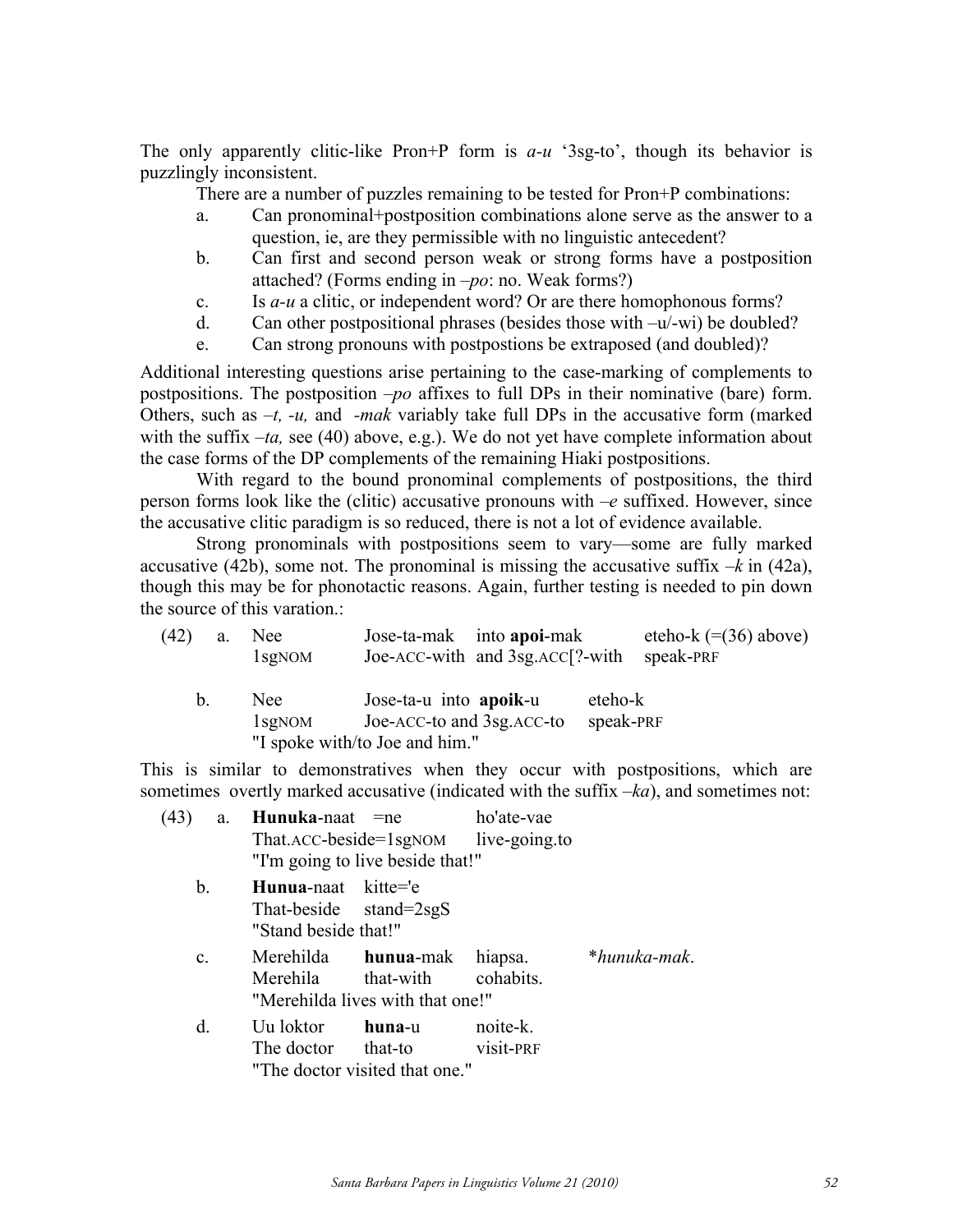# **7. Conclusions**

The variation in Hiaki pronominal forms is complex, and many questions still remain. The contrast between strong and clitic forms behaves largely as predicted by Cardinaletti & Starke's typology. However the forms which we have described as 'lesser nominatives' do not behave either like strong forms, or like Cardinaletti & Starke's 'weak' forms. Like weak forms, they are phonologically reduced, and cannot stand alone outside of a sentential context. However, like strong forms, they are not positionally dependent, they can be coordinated and focused, and they can occur without a linguistic antecedent.

Our findings so far are summarized in the table below:

|                                           | <b>Strong</b> | "lesser     | <b>Clitic</b> |
|-------------------------------------------|---------------|-------------|---------------|
|                                           |               | nominative" |               |
| Morphophonologically reduced              |               |             |               |
| Can have inanimate referent               |               | n/a         |               |
| Positionally dependent                    |               |             |               |
| Can be coordinated, focused, (dislocated) |               |             |               |
| Non-linguistic antecedents possible       |               |             |               |
| Stand alone                               |               |             |               |

# *7.1 Other pronominal distribution proposals*

Finally, there are some other avenues of investigation that may be undertaken in order to shed further light on Hiaki pronominal distribution. For instance, Choi (2009) argues that 1st and 2<sup>nd</sup> person pronominal determiners form a paradigm with demonstrative forms. Strong pronouns in Hiaki can behave as pronominal determiners as seen in (44-45):

| $(44)$ <b>Eme'e</b> uusi-m | hakun='em                                   | yeu-ean |
|----------------------------|---------------------------------------------|---------|
| 2pl child-pl               | somewhere.else=2plS play-should             |         |
|                            | "You kids, you should play somewhere else." |         |

(45) **Itepo** Hiaki-m si'imekuchi im Arizona-po tekipanoa-su-k. 1pl Hiaki-pl everywhere here Arizona-in work-comp-prf "We Hiakis used to work all over Arizona."

If we conclude that strong pronouns are in fact demonstratives marked for person, that would explain the gap in the third person inanimate strong pronominal paradigm; the regular (third-person) demonstratives occupy that cell.

Wiltschko & Déchaine (2002) propose a different pronominal typology for free pronouns only, in which they demonstrate that languages vary as to whether pronominal forms can be predicates. Hiaki strong pronominals can definitely be predicates:

(46) Inepo **inepo**-tu-vae 1sg 1sg-BE-INTEND

"I'm just gonna be me!"

It is unclear, however, whether the behavior of strong pronominals as predicates is predicted in their approach to relate to the distribution of clitic or weak forms in the pronominal paradigm; we leave this as an open question here.